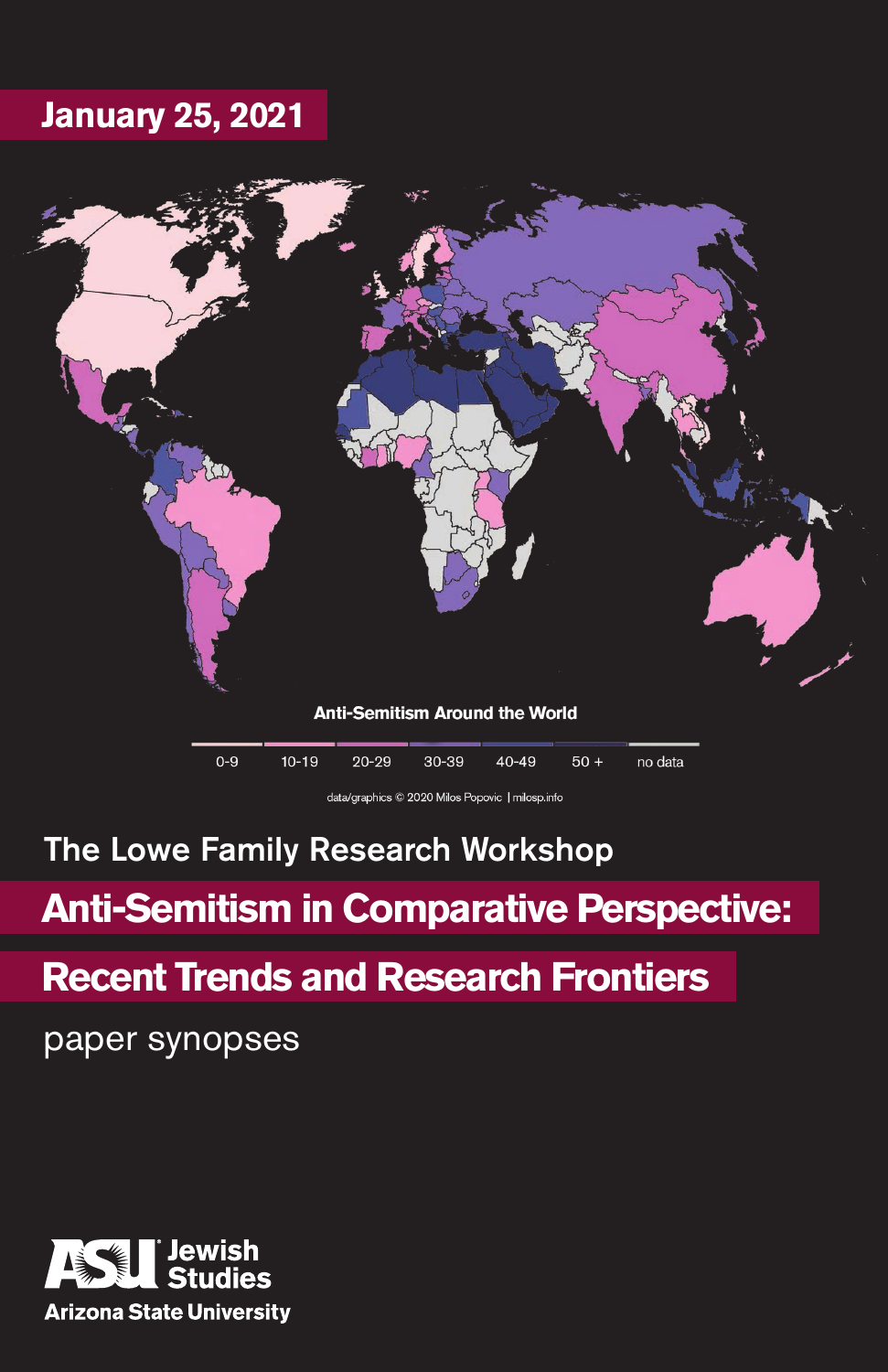# **about the workshop**

Recent years have witnessed a dramatic rise in anti-Semitic incidents and the growth of anti-Semitic attitudes around the world. New research estimates more than a quarter of the world—1.09 billion people out of more than 4.1 billion people surveyed—harbors anti-Semitic attitudes. This workshop—organized by David Siroky and Lenka Bustikova of the School of Politics and Global Studies at Arizona State University—brings together leading scholars from around the globe to discuss the frontiers in the study of anti-Semitism and to debate critical factors that influence where and when ethnoreligious groups, and Jews in particular, are likely to be targeted and viewed with prejudice.

## **workshop sponsors**

- Lowe Family Holocaust and Genocide Education Endowment *Arizona State University*
- ASU Jewish Studies

## **with support from**

• The Melikian Center for Russian, Eurasian and East European Studies

# **jewishstudies.asu.edu/lowe**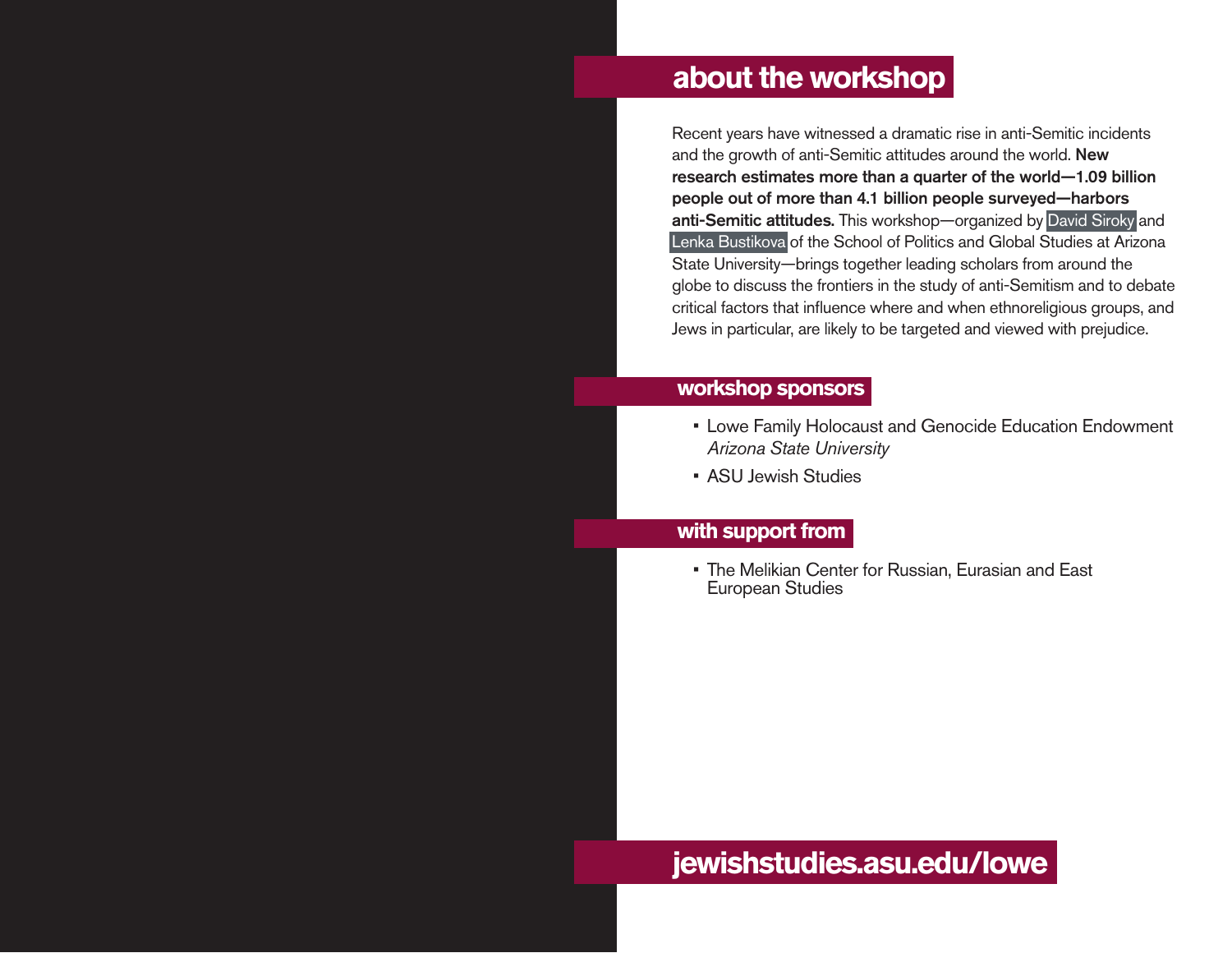# **table of contents**

- 1-3 **The Jew in the Central European Imagination** Hana Kubatova *Charles University*
- 4-9 **Middlemen Minorities and Pogroms in the Russian Empire** Irena Grosfeld *Paris School of Economics*

Seyhun Orcan Sakalli *King's Business School, King's College*

Ekaterina Zhuravskaya | workshop presenter *Paris School of Economics*

#### 10-11 **Anti-Semitism on Universities in the U.S.: A View from the Student Body**

Alexandra Filindra *University of Illinois at Chicago*

Jeffrey Kopstein | workshop presenter *University of California, Irvine*

Ines Levin *University of California, Irvine*

- 12-15 **Contemporary Left Anti-Semitism**  David Hirsh *Goldsmiths, University of London*
- 16--19 **Anti-Semitism in Germany in the Time of Pandemic**  Petra Guasti *Goethe University Frankfurt*
- 20-21 **Explaining Ethnoreligious Minority Targeting: Variation in U.S. Anti-Semitic Events** Ayal Feinberg *Texas A&M University-Commerce*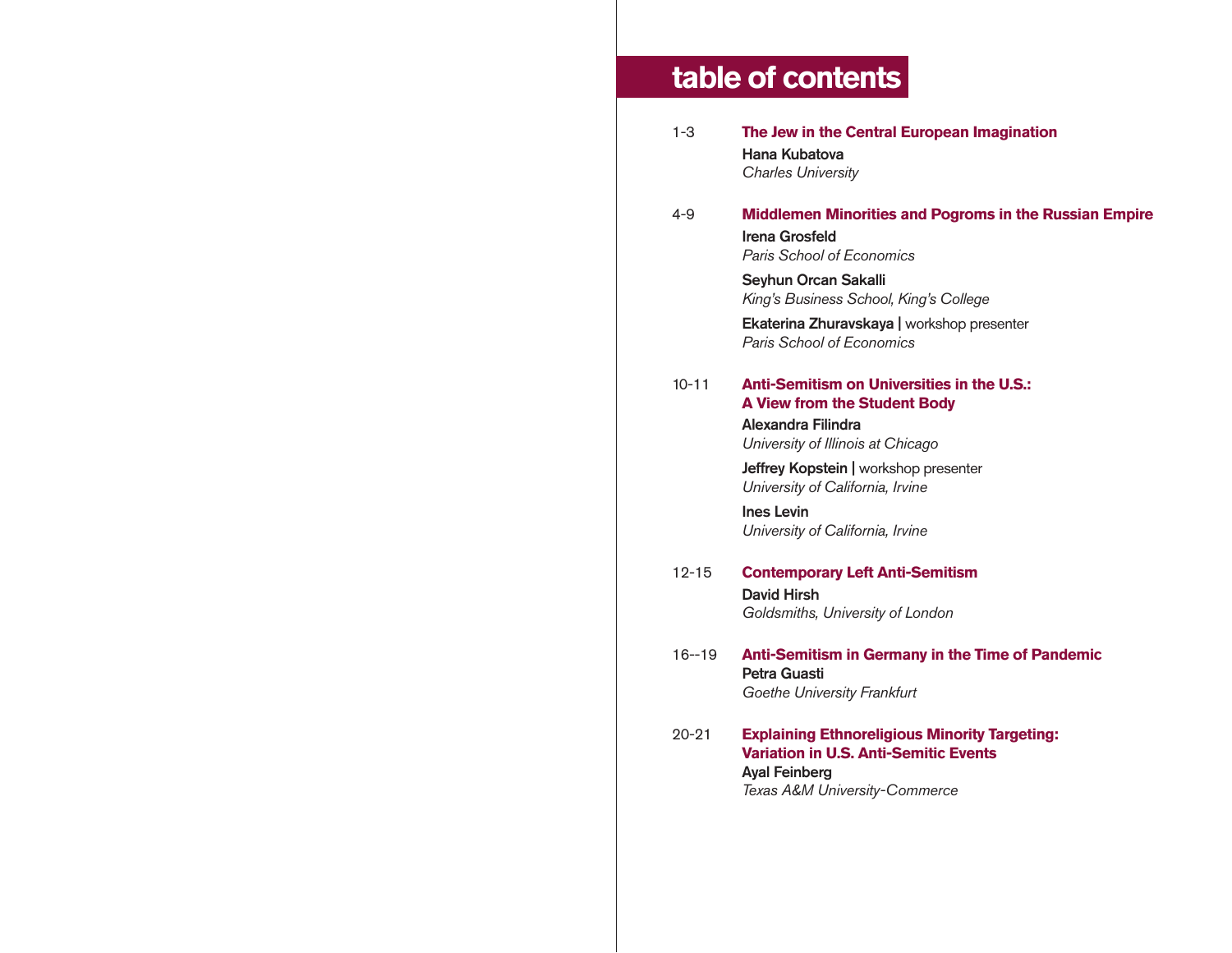# **The Jew in the Central European Imagination**

# Hana Kubatova *Charles University* Prague, Czech Republic

Slovakia has enough reasons to reflect on its role in World War II and the Holocaust. Wartime Slovakia was not only a pragmatic ally of Nazi Germany but an ideological one as well. Until the outbreak of the 1944 Slovak National Uprising and the subsequent German occupation of the country, Slovakia was governed by a local administration, perceived as also legitimate by the majority population. The regime attempted to bridge Catholic and fascist principles in its rule, and the different wings within the state-party, the Hlinka Slovak People's Party, competed with each other for Hitler's attention and approval. Headed by Jozef Tiso, who enjoyed both secular power as a president but also religious authority as a priest in a country where most identified with the Roman Catholic Church, the government introduced harsh anti-Jewish laws, at times surpassing the severity of Nazi legislation. By presenting the so-called Jewish question as an opportunity for the majority society to enhance their social standing, large sections of the population participated in "limiting Jewish influence in the social and economic life of Slovakia," a euphemism for a wide range of discriminatory measures, including the restriction of Jewish employment, confiscation of Jewish farmland and forests, liquidating and seizing Jewish businesses, and selling personal property of Jews, including clothes, shoes and household items at actions that often overlapped with Jews being wedged on cattle cars and deported, most of them to almost imminent death. As established, the widespread local complicity in robbing the Jews, long-awaited by many and done in full daylight, has been linked to anti-Jewish violence, institutional and communal, during the war and in its aftermath. The Slovak government took an active role in the 1942 deportations, in which local gendarmes, assisted by military personnel, including the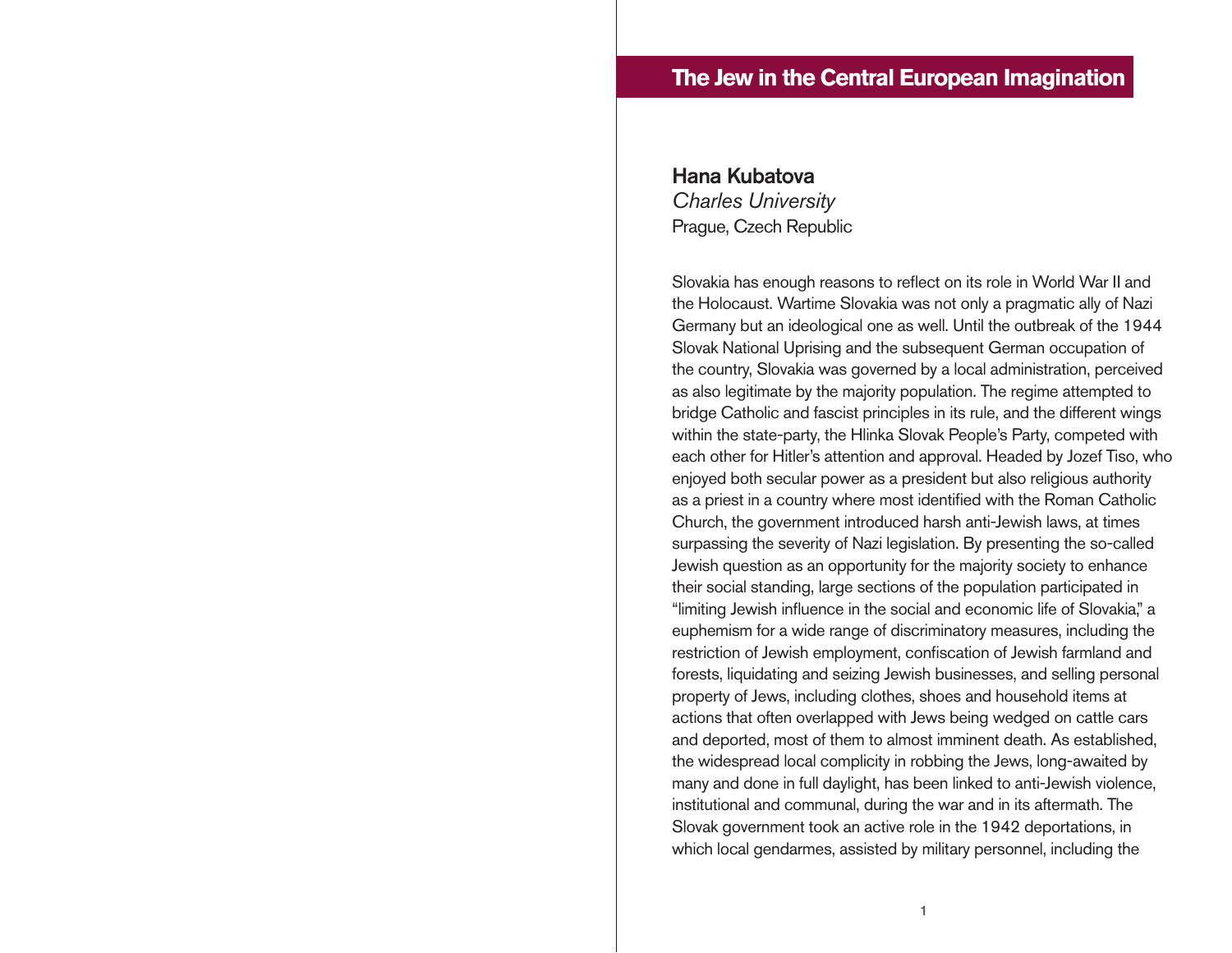#### The Jew in the Central European Imagination

paramilitary Hlinka guard, transported approximately 58,000 Jews (out of 89,000 in 1940 numbers) to Auschwitz and the Lublin area. The 1944 deportations, in which additional 13,000 Jews were deported from Slovakia, most of them to Auschwitz and Theresienstadt, were orchestrated by German occupying forces, especially the Einsatzgruppe H of the Security Police and SD, which accompanied the Wehrmacht in occupying the country. Local paramilitary formations, especially the Emergency Divisions of the Hlinka Guard, however, played a crucial role in hunting the Jews in hiding. In many cases, Jews feared the Germans as much as their Slovak henchmen. The Hlinka Guard also participated in the most vicious German-orchestrated atrocities in Slovakia, targeting real or alleged partisans, many of them Jews, in Kremnička (November 1944–March 1945) and Nemecká (January 1945).

Understanding the Holocaust as a communal, intimate genocide, to reference historians Omer Bartov and Natalia Aleksiun, and as an ingroup transgression that in hindsight is more often avoided than acknowledged, to point to the works of social psychologists Nyla Branscombe or Michael J. A. Wohl, my recent work looks into strategies that individuals, groups, and states adopt to avoid responsibility for harm committed by members of the in-group in the past. A number of avoidance strategies could be observed across Europe since the aftermath: attempts have been made, for instance, to place the troubled past in a parenthesis or to shift the blame onto others, be this "fascists," "traitors of the nation," or the victims themselves. To protect the "good name" of the nation, most countries of postwar Europe have also exaggerated the scope of their anti-fascist resistance. As the historian Tony Judt aptly noted in this regard, for a country to be considered innocent in postwar Europe, "a nation had to have resisted and to have done so in its overwhelming majority." Recently, there have also been attempts to secure "feel-good" narratives of World War II by presenting Slovaks as righteous resisters, as actual saviors of the Jews. With all this being said, I also show that what further complicates the coming to terms with one's troubled past, in eastern Europe in general as in

Slovakia in particular, is the already mentioned communal or intimate character of the Holocaust on these territories, where choices taken by the gentiles had direct impact on lives of their Jewish neighbors. In short, there has not only been more of what to remember and forget in post-1945 eastern Europe, to come back to Judt once again, as there "were more Jews in the eastern half of Europe and more of them were killed; most of the killing took place in this region and many more locals took an active part in it." There has also been more of what is at stake here when it comes to how the Holocaust is made sense years later, and this is precisely because of how implicated the majority societies were in the Nazi plan for the eradication of the European Jewry. Indeed, as the continuous mnemonic battels over World War II history suggest, interpreting the Holocaust matters across eastern Europe, provoking, in the words of political scholars George Soroka and Félix Krawatzek, "strong emotions and a sense that wider social identities are at stake," seven decades after the events as ever before.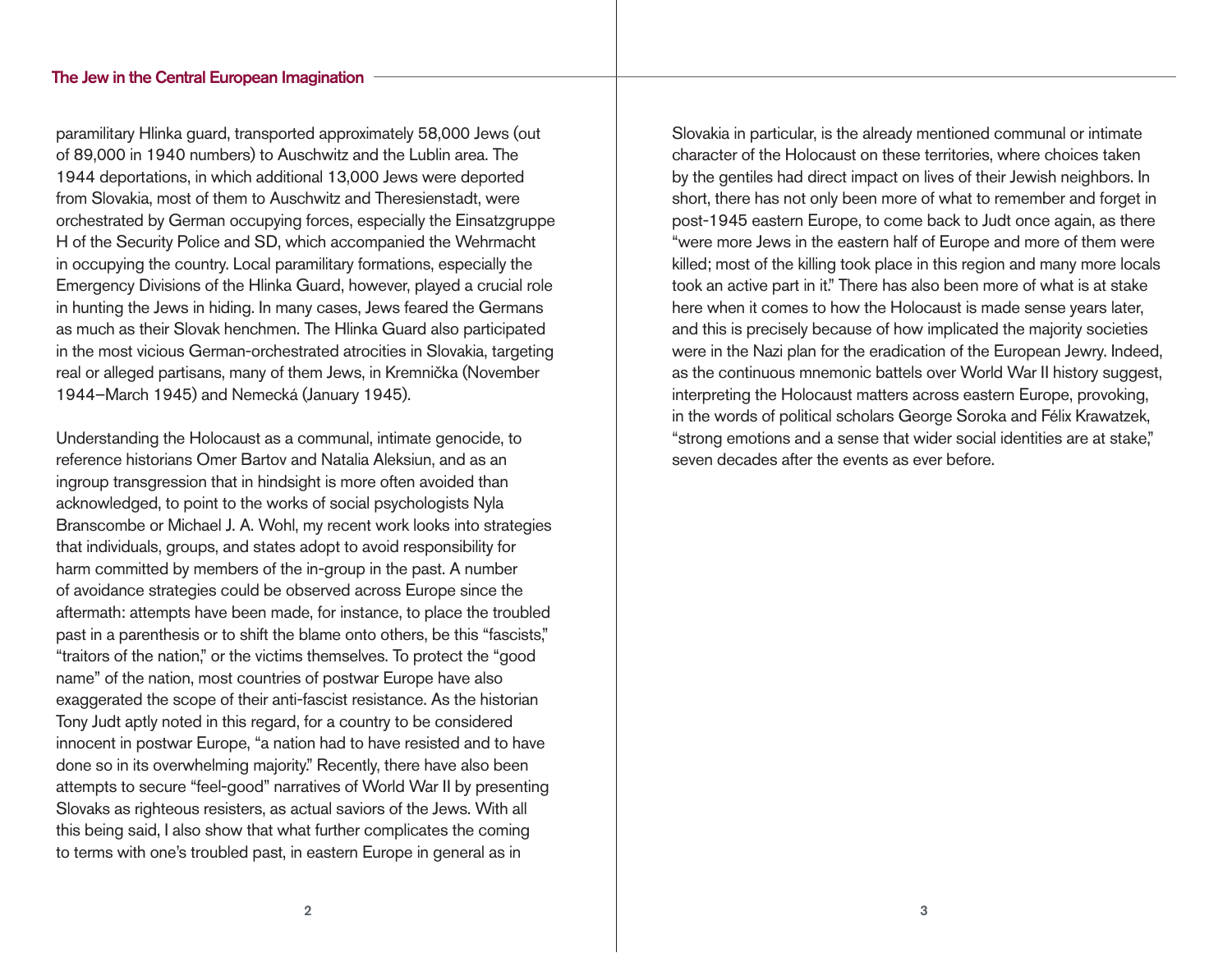# **Middleman Minorities and Ethnic Violence:**

# **Anti-Jewish Pogroms in the Russian Empire does not specialize in. Many episodes of violence against middleman**

Irena Grosfeld *Paris School of Economics* Paris, France

Seyhun Orcan Sakalli *King's Business School, King's College* London, England

## Ekaterina Zhuravskaya | workshop presenter *Paris School of Economics* Paris, France

Ethnic minorities that dominate middleman occupations, such as traders and financiers, often become targets of persecution and ethnic violence. An important example is Jews in Medieval Western and Modern Eastern Europe.

Political science literature argues that these "middleman minorities" are persecuted because of the very nature of their occupations: the majority views minorities specializing in credit and trade as "unproductive" and considers that these groups earn their living dishonestly through "parasitism" and "exploitation" of the majority. This sentiment, in the view of political scientists, explains why middleman minorities are particularly vulnerable.

Economic literature, in contrast, considers economic competition between different ethnic groups as one of the primary drivers of ethnic conflict. It has been argued that ethnic minorities who directly compete with the majority are more likely to become the target of ethnic violence compared to minorities occupying economic niches the majority

minorities, however, took place without any increase in competition with the majority. In these episodes, violence broke out even though the economic activities of the targeted groups complemented those of the majority. Which mechanism drives such violence?

To address this question, we examine the conditions under which violence against middleman minorities breaks out. In particular, we focus on the historical events that brought the word pogrom into European languages. We examine the determinants of the outbreaks of anti-Jewish mob violence in the 19<sup>th</sup> and early 20<sup>th</sup> century in the Pale of Settlement, a vast area in the Russian Empire where Jews were allowed to live and where they dominated market-intermediary occupations, such as trading and moneylending.

We combine detailed data on the location and timing of anti-Jewish pogroms, measures of shocks to agricultural output and to prices of the main agricultural commodity, data on local ethnic composition by occupation, and proxies for pre-existing antisemitism to explore the causes of pogroms.

We find that pogroms occurred when severe economic shocks coincided with political turmoil, and mostly in localities where Jews dominated credit and trade in grain. Importantly, economic shocks in times of political stability did not result in pogroms. In addition, Jewish domination over any other sector of the local economy including traders of non-agricultural goods was not associated with an increase in the probability of pogroms.

Our main findings are illustrated in Figures 1 and 2, which highlight the variation in pogroms over time and across localities. In Panel A of Figure 1, we present the number of pogroms over time, which illustrates that the vast majority of pogroms came in three waves. In Panel B, we overlay this time series with economic shocks, i.e., the times of severe crop failures in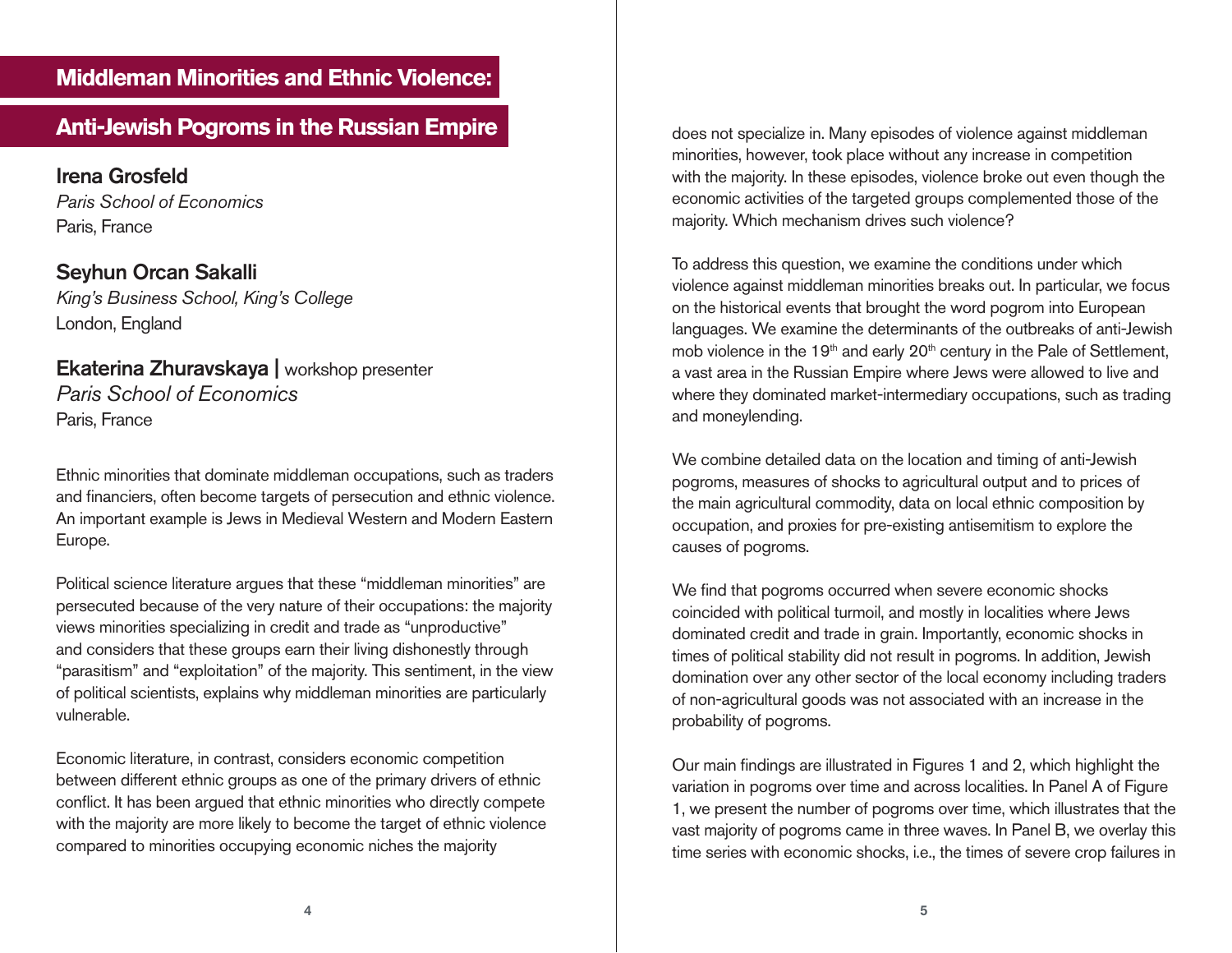#### **Middleman Minorities and Ethnic Violence: Anti-Jewish Pogroms in the Russian Empire**

major grain-producing areas, which led to substantial increases in grain prices. In Panel C, we superimpose the timing of pogroms on episodes of political turmoil, i.e., the periods of extreme political uncertainty about the future, such as following the assassination of Alexander II, the Tsar-Liberator, when peasants thought serfdom would be reinstalled by the new tsar, or during wars that led to occupation of Russia's territory, or the Russian revolutions. In Panel D, we show what happens when the economic shocks coincided with political turmoil. The figure shows that pogrom waves occurred every time economic shocks coincided with political turmoil. Importantly, economic shocks and political turmoil are distinct: economic shocks that coincided with political turmoil were no more severe on average than those that did not coincide with political turmoil. Several episodes of extremely bad harvests, including the largest famine in the Russian Empire of 1891, took place during periods of political stability and did not cause ethnic violence.







Figure 2 presents the second key driver of pogroms—the Jewish domination over middleman occupations servicing agriculture: moneylending and grain trading. Panel A shows that the frequency of pogroms in localities that suffered from local crop failures in times of political turmoil strongly depended on the share of Jews among local moneylenders: in times of political turmoil, local crop failures were more likely to trigger pogroms in places where most of the moneylenders were Jewish. Panel B shows that the share of Jews among local grain traders is a strong predictor of pogroms when political turmoil coincided with periods of high grain prices.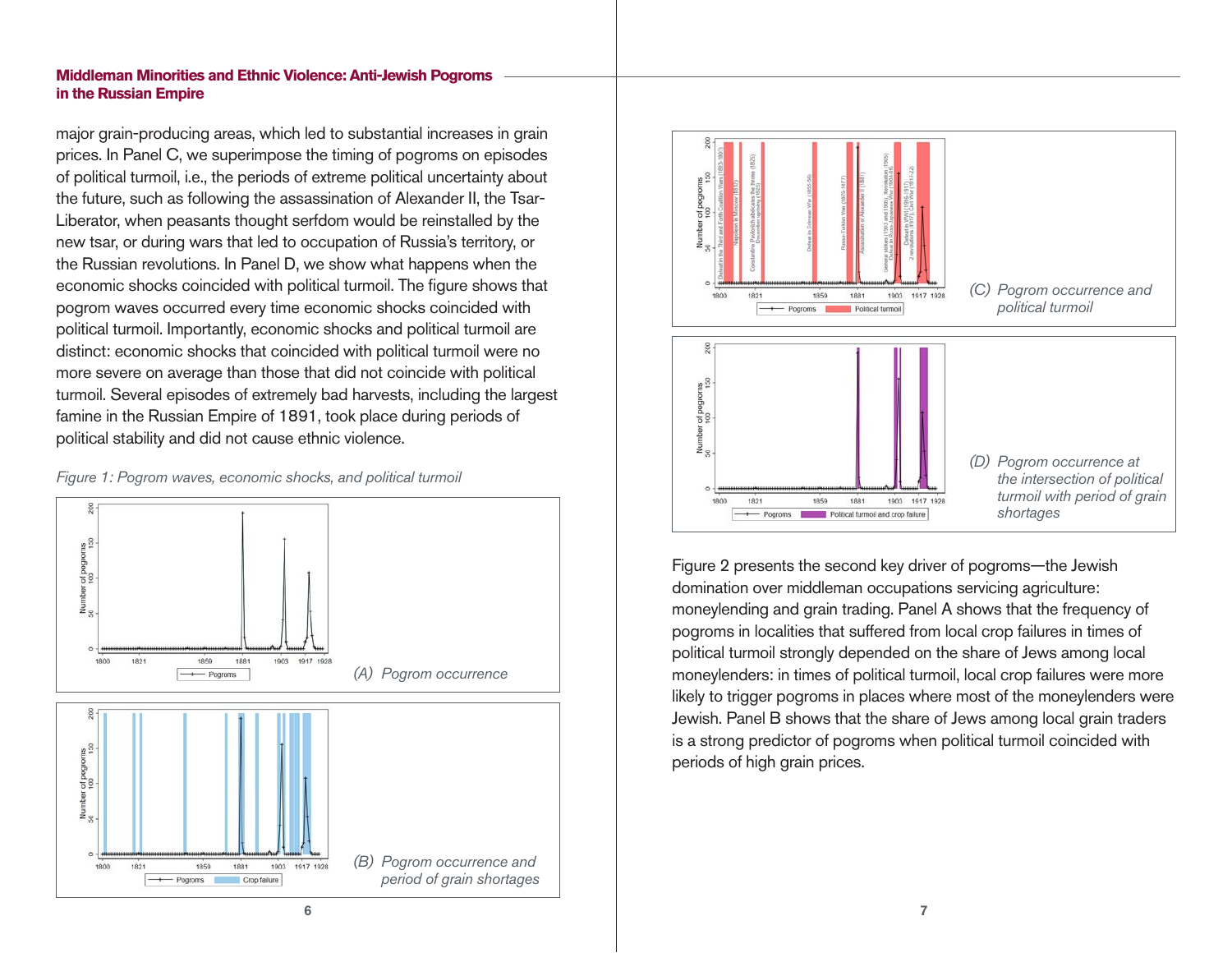#### **Middleman Minorities and Ethnic Violence: Anti-Jewish Pogroms in the Russian Empire**



*Figure 2: Pogrom occurrence and the shares of Jews among creditors and grain traders*

What could explain these results?

We consider several potential explanations for these findings and conclude that neither the ethnic violence caused by scapegoating nor ethnic inequality can explain the evidence.

We argue that Jewish middlemen were the providers of insurance to the majority during economic crises: they forgave outstanding debts and extended new credit. However, political turmoil introduced uncertainty about the continuation of the long-term relationship between Jewish creditors and grain traders, on the one hand, and the majority group, on the other hand, making the implicit insurance contracts nonviable, because they were based on the continuation value in repeated interaction. As a result, the concomitance of economic shocks and political turmoil resulted in three major waves of pogroms, during which Jewish middlemen were the primary target: peasants organized pogroms when neither the repayment nor renegotiation of loans from Jewish creditors was possible, and buyers of grain turned against Jews when grain prices were high and there was no credible way to commit to payment in instalments for the grain that Jewish traders brought to the market.

Our analysis suggests broader lessons. First, political shocks interact with income shocks to trigger ethnic conflict. Second, occupational segregation across ethnic groups might not reduce conflict, even though it does reduce interethnic competition; this happens when minorities specialize in middleman occupations, but the uncertain environment makes longer-term relationships difficult to sustain.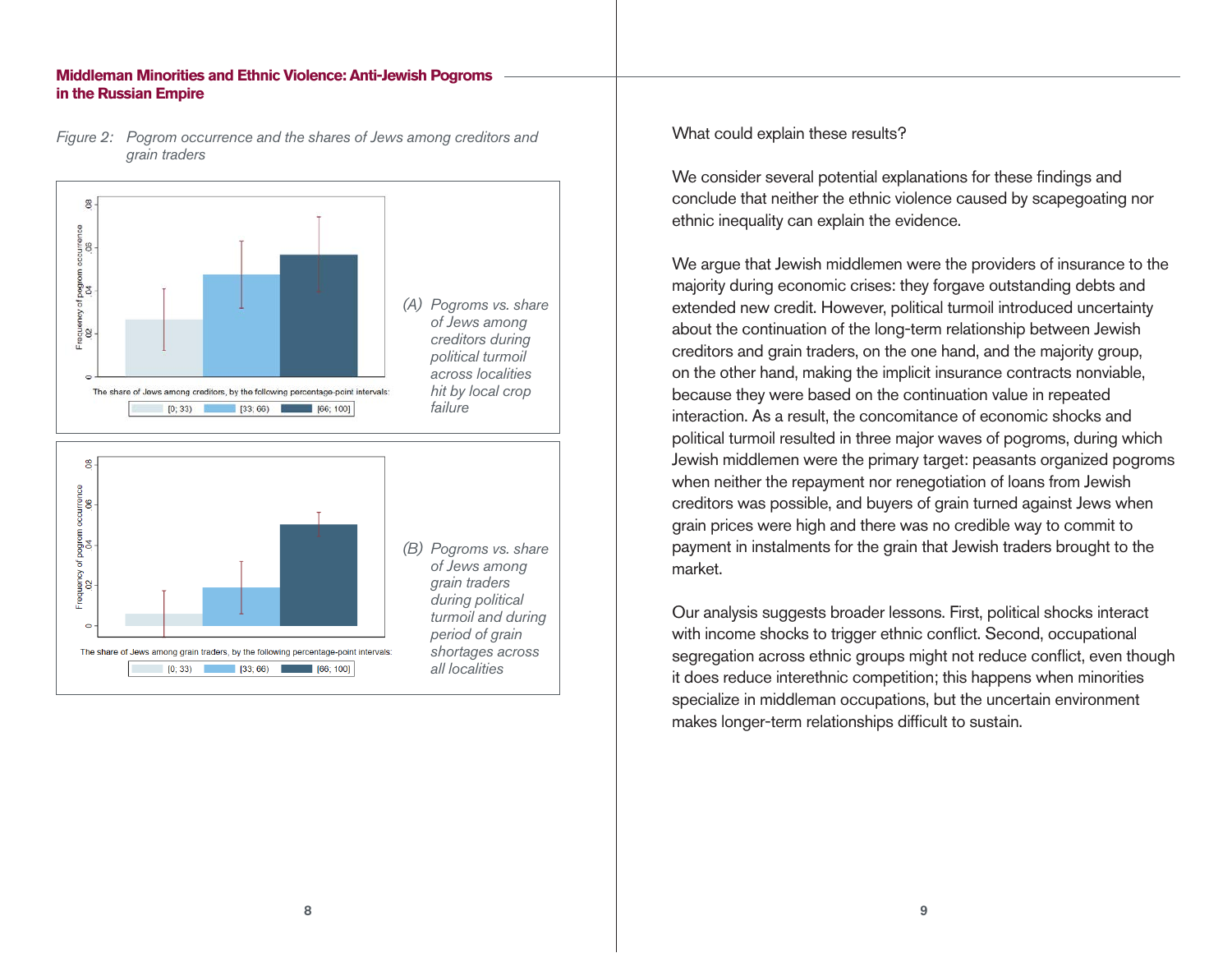## **Antisemitism, Conspiratorial Politics,**

Alexandra Filindra *University of Illinois at Chicago* Chicago, Illinois

Jeffrey Kopstein | workshop presenter *University of California, Irvine* Irvine, California

### Ines Levin

*University of California, Irvine* Irvine, California

Of the many images from the January 6, 2021 attack on the U.S. Capitol, some of the most shocking were the widely disseminated displays of antisemitic symbols. One bearded man wore a hoodie emblazoned with the words "Camp Auschwitz." Another sported a T-shirt with the inscription "6MWE" above the symbols of Italian fascism, an acronym well known to the far right for "6 Million Wasn't Enough." Still others wore sweatshirts or raised American flags with the symbol "Q" superimposed, a reference to QAnon, the conspiracy theory group whose anonymous leader communicates online with followers in clues and riddles supposedly exposing a struggle between Donald Trump and a cabal of child-trafficking, Democratic Party-affiliated elites.

What remains unclear is the actual impact of antisemitism on political behavior and its relationship to the new conspiracism in U.S. politics. Kane, Craig, and Wald (2004: 281) in their study of Florida maintain that "although there still are enough voters with anti-Semitic views to affect the outcome of a close election, their numbers do not appear to be as great as some observers have feared." More recently, however, others

**and the U.S. Election of 2020 have worried that the willingness of politicians such as Donald Trump to** ignore or even encourage white nationalists who want to "make America great again" may have increased the salience of antisemitism in political life (Grossman, 2017).

> These concerns raise the question of the sources of contemporary antisemitism and its relationship to other forms of prejudice. To what extent does antisemitism correlate with anti-Black racial resentment and xenophobia? Has it been reactivated in American political life by the entry of new conspiracy groups and does it influence voting behavior? Did antisemitism influence the vote for Trump? Our article addresses these questions with two nationally representative surveys undertaken in January (N=1097) and August 2020 (N=1612). The analysis shows that antisemitism is a multidimensional construct that correlates poorly with racial resentment but is much more clearly related to traditional forms of xenophobia. Although we find some evidence of antisemitism among groups traditionally on the "left," a much more powerful relationship is to be found on the conspiracist right. We find an especially strong association between antisemitism and QAnon followers and a modest but meaningful correlation between antisemitism/QAnon support and the decision to vote for Donald Trump.

#### references

Grossman, L. 2017. "Charlottesville, Jews, and the American Future." Times of Israel, August 29, 2017. https://blogs.timesofisrael.com/charlottesville-jews-and-theamerican-future

Kane, J. G., Stephen C. Craig, and Kenneth D. Wald. 2004. "Religion and Presidential Politics in Florida: A List Experiment." Social Science Quarterly, 85(2): 281-293.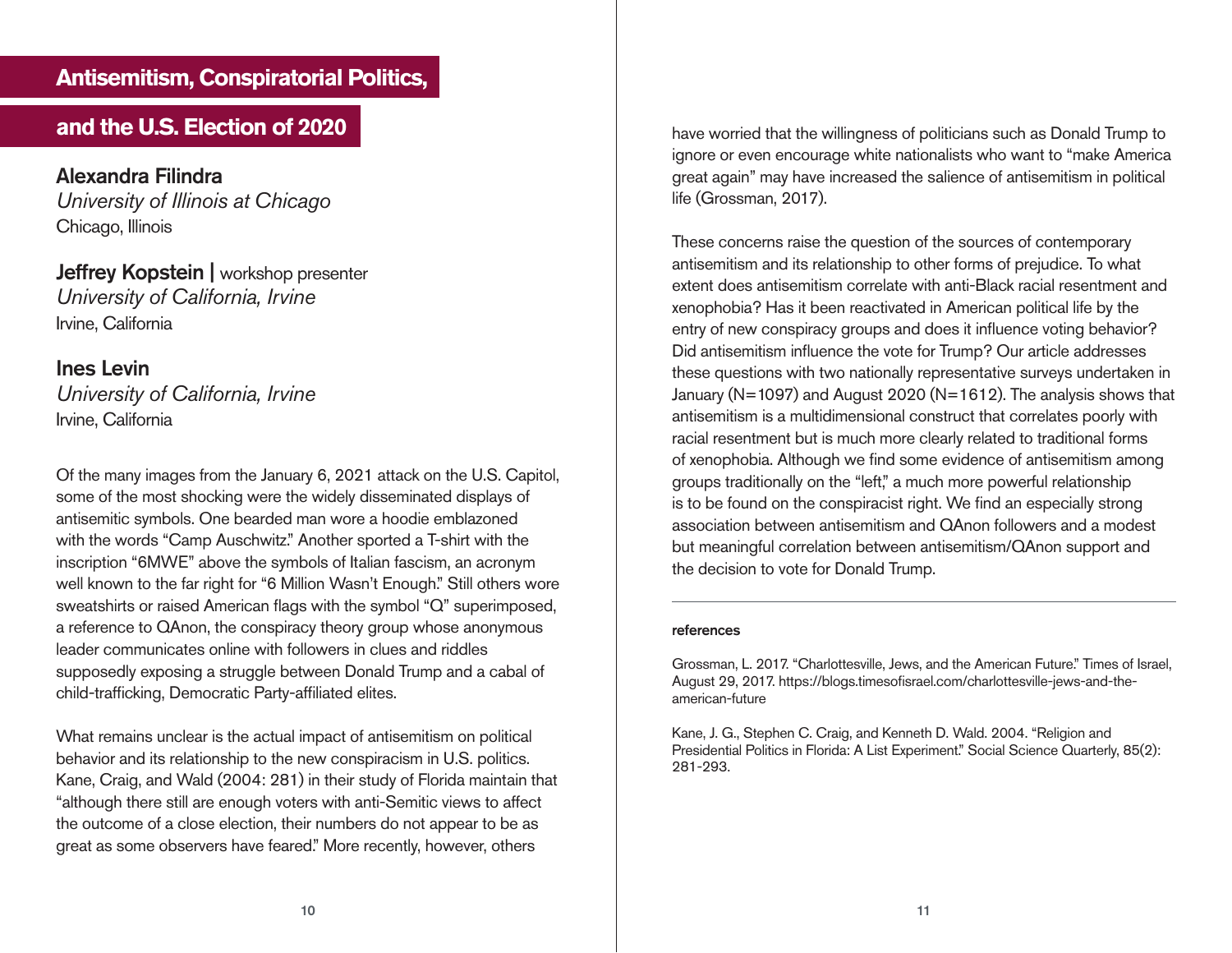# **Contemporary Left Antisemitism**

## David Hirsh *Goldsmiths, University of London* London, England

This paper centers on some of the key ideas in my 2018 book, and of an article, now published, in defense of the International Holocaust Remembrance Alliance (IHRA) Working Definition of Antisemitism:

- Contemporary Left Antisemitism (London: Routledge, 2018)
- 'It was the new phenomenon of Israel-focused antisemitism that required the new definition. (*fathom,* online)

The book begins by describing the Livingstone Formulation, named in 2006 after the then Mayor of London Ken Livingstone, is the standard articulation of the opposite assumption. The Livingstone Formulation says that that when people raise the issue of antisemitism, they are probably doing so in bad faith in a dishonest effort to silence legitimate criticism of Israel. It warns us to be suspicious of Jewish claims to have experienced antisemitism. It warns us to begin with the skeptical assumption that such claims are often sneaky tricks to gain the upper hand for Israel in debates with supporters of the Palestinians.

This is the substantial position of the 'call to reject' the IHRA definition of antisemitism with which my article engages.

The Livingstone Formulation does not allege that Jews often misjudge what has happened to them, it alleges that they lie about what has happened to them. It is not an allegation of error, or over-zealousness, perhaps explicable by reference to the antisemitism of the past. It is an allegation of conspiracy. The 'call to reject' does not say that Jews and Jewish institutions campaign for IHRA out of a genuine if misplaced fear of antisemitism, it says that they do so with an ulterior motive of

re-describing criticism of Israel as antisemitism in order to make it appear illegitimate. This is not an allegation made against this or that Jewish person, but against the overwhelming majority of Jews and their institutions.

The book goes on to give a history of the rise of the Corbyn movement in the UK Labour Party. The recent Equalities and Human Rights Commission (EHRC) report on antisemitism in the Labour Party under Jeremy Corbyn's leadership felt the need to re-state the Macpherson principle specifically in relation to antisemitism. The report says that to assume that allegations of antisemitism are made in bad faith for ulterior motives may itself be antisemitic. When this was done by officers of the Labour Party, says the report, it constituted 'unlawful harassment' under the Equality Act (2010). The EHRC Principle is that the practice of dismissing complaints of antisemitism as 'smears' and 'fake' may itself be antisemitic.

The wording is important here because it still requires judgment of the specifics of the case. Of course, it is possible for an accusation to be made that is in fact fake, or a smear, just as it is possible for a woman to invent a story of rape. But to dismiss such accusations without proper investigation, without empathetic consideration and without taking them seriously may well be antisemitic—or sexist.

Chapters 4 and 6 are the pre-history to Labour antisemitism, which is the rise of antizionism and the boycott movement in the academic trade unions and its spread to the wider left and Trade Union movement.

Chapter 5 is a genealogy of the IHRA working definition of antisemitism and an introduction to the politics of the struggles over defining antisemitism. This is part of the context of the contemporary discussion about the definition.

Chapter 8 contains some thoughts about Jewish antizionism and its importance. This relates specifically to the framing of the 'call to reject',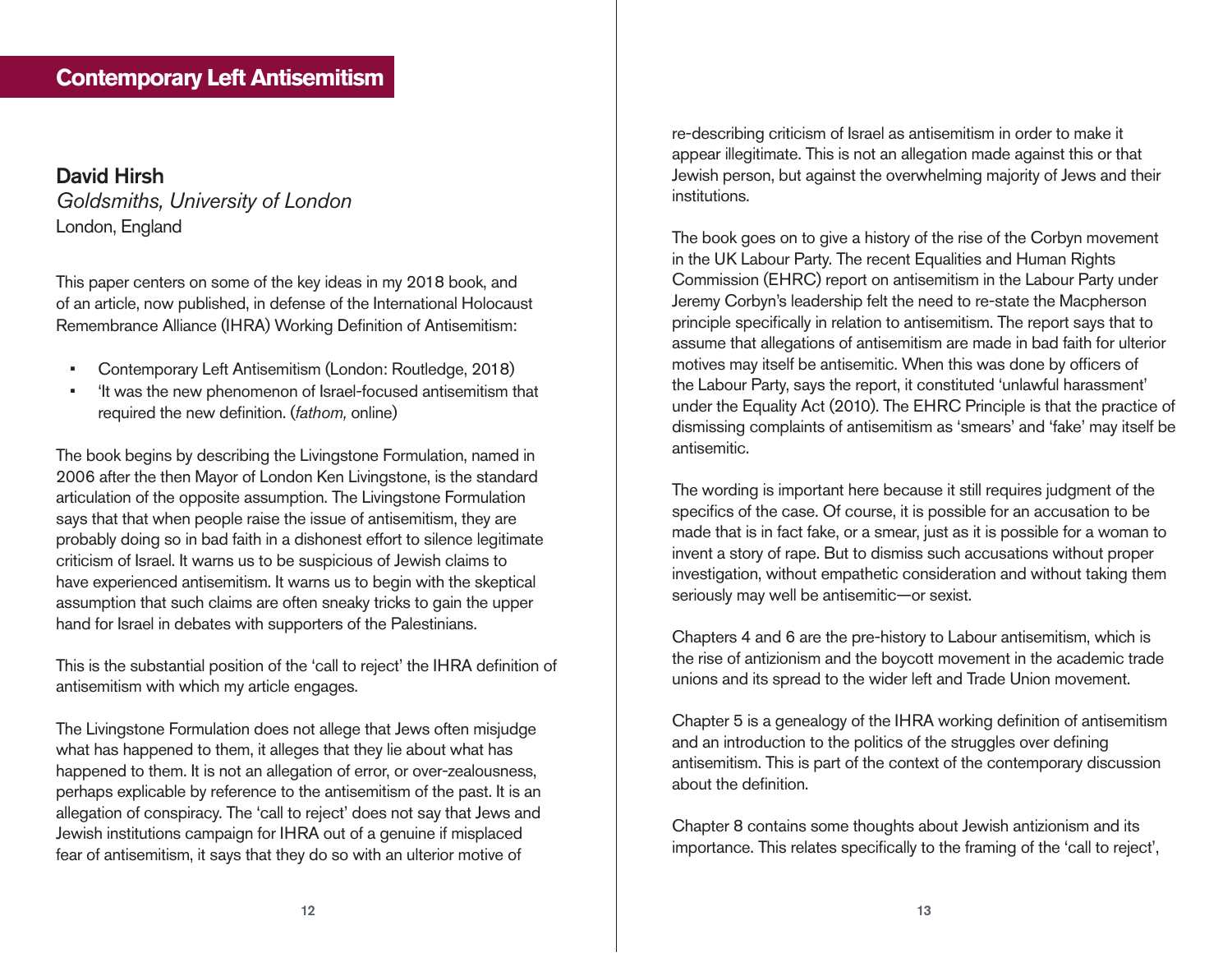#### Contemporary Left Antisemitism

which constructs a kind of inversion of identity politics. Generally, with identity politics, people say that their 'lived experience' as members of a targeted group gives them some special insight, partially hidden from those outside, to the nature of the racism that they suffer.

But the 'call to reject' inverts identity politics. Its claim is that membership of the targeted group gives them not a privileged view, based on experience, of the racism that Jews suffer, but rather… special inside knowledge of the self-serving and dishonest claims made by the majority of Jews! They write as though their standpoint requires them to bear witness against the majority of Jews and Jewish institutions and to warn non-Jews about Jewish cunning, dishonesty and selfishness.

Chapter 9 has some important thinking about sociology and method, in particular that we begin by studying the phenomenon of antisemitism, looking at it, and understanding what it is before going on to theorize it. We do not start by looking at things that are not antisemitism, for example 'criticism of Israel', and then define antisemitism negatively.

The epilog of the book was an opportunity to start to think about populism following the 2017 General Election in Britain in which the Labour Party gained ground. It is the beginning of an analysis of the Corbyn movement in relation to Brexit and Trump.

In my article about the IHRA definition, I argue that it is important to understand that the EHRC emphasized the accusation of bad faith in its report because its investigation found that the accusation of bad faith was a significant antisemitic phenomenon in the real world.

This method reflects my own understanding of what is at the heart of social science as an empirical and materialist discipline. The best social science begins by looking at the world, and only from that basis is it able to develop theories to help make sense of the world. To be sure, the process goes both ways: empirical observation informs concepts and concepts then help us to understand the world that we're looking at.

The IHRA definition is similar in this respect. It highlights the possibility of antisemitism which is related to hostility to Israel not because somebody thought it was a good idea in the abstract, but because that is a significant part of the antisemitism to which actual Jewish people are subjected in the material world, as it exists. The IHRA definition was written following the experience of antisemitism at the World Conference against Racism at Durban in 2001, where there was a largely successful campaign to designate 'Zionism' as the key racism on the planet after the defeat of apartheid.

This kind of political antisemitism, which targeted Jews as Zionists and Zionism as racism, was gaining ground on campuses too in the first years of the century. It was also related to what three of the key drafters of the definition describe as a 'resurgence in antisemitic incidents in Europe including violent attacks on Jewish targets. Most occurred in Western Europe, and many were identified as coming from parts of local Arab and Muslim communities. Of course, the definition also kept an eye on the persistence of right-wing fascistic antisemitism, especially in Eastern Europe at that time. Today's populism, with its potentially antisemitic targeting of a metropolitan, educated, liberal, cosmopolitan elite, cast in opposition to a 'white working class', was not yet foreseen.

Any definition does not come first out of thought but out of an understanding of, and an effort to describe, a thing which exists.

#### references

Hirsh, D. 2018. *Contemporary Left Antisemitism*. London: Routledge.

Hirsh, D. January, 2021. "It was the new phenomenon of Israel-focused antisemitism that required the new definition." January, 2021. fathom. https://fathomjournal.org/it-was-the-new-phenomenon-of-israel-focusedantisemitism-that-required-the-new-definition-of-antisemitism-david-hirsh-respondsto-a-recent-call-to-reject-the-ihra/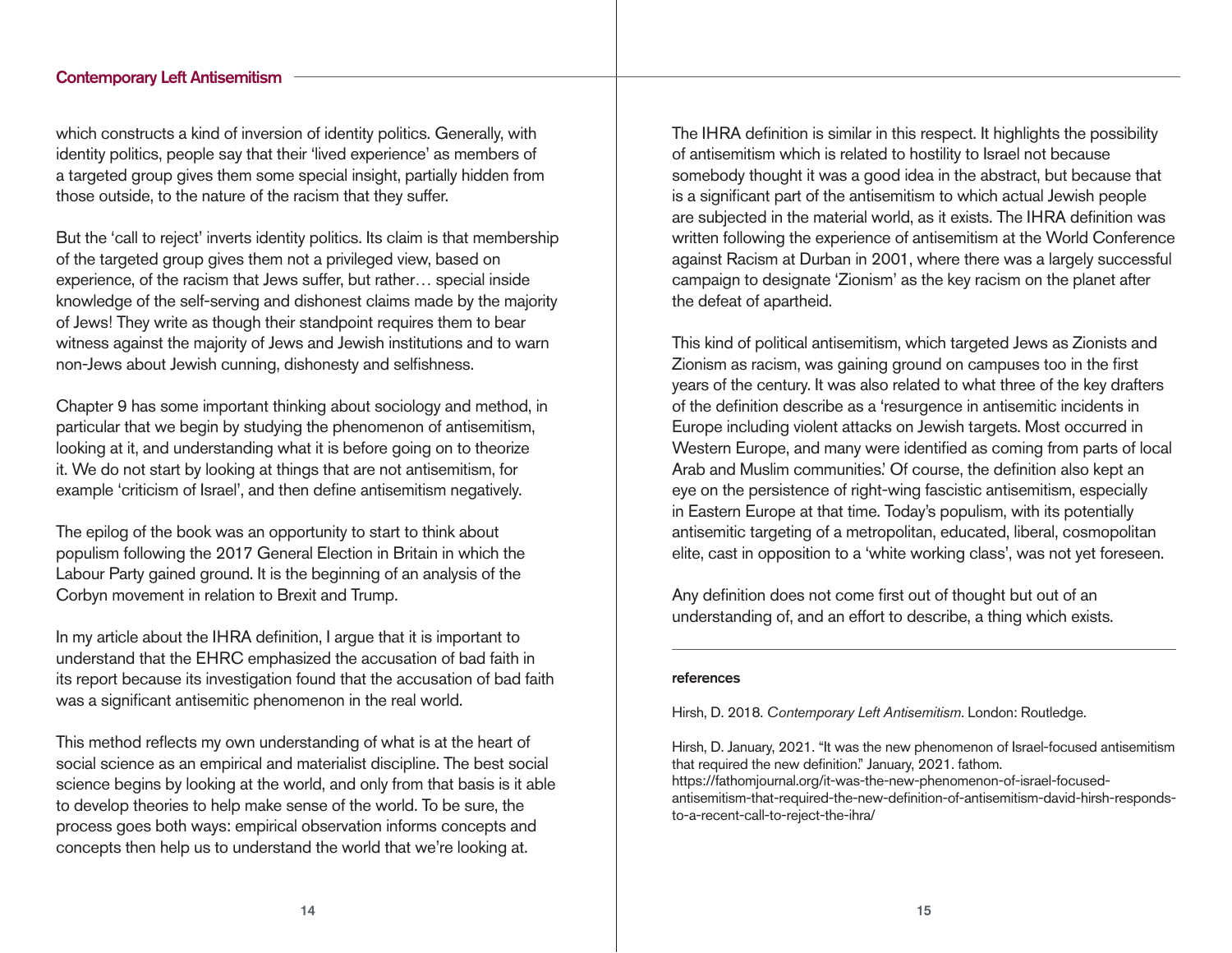## **AfD and Anti-Semitism in Germany**

# **in the Time of Pandemic**

Petra Guasti *Goethe University Frankfurt* Frankfurt, Germany

This contribution uses the lens of (mis)representation to analyze contemporary antiemitism in Germany, especially during the COVID-19 pandemic. Anti-Semitism excludes Jews from its ethnonationalist definition of 'the people,' but also uses tropes to accuse the current political elites of misrepresenting 'the true people.' This contribution proceeds in three steps. First, I briefly analyze the contemporary anti-Semitism in Germany, the rise of the Alternative for Germany (German: *Alternative für Deutschland*, AfD), and the AfD anti-Semitism. Then I analyze how AfD constructs claims of (mis)representation—the 'people' and the elite. Particular attention is paid to the instrumentalization of 'Jews' by the AfD. The paper's final part outlines the pandemic and the rise of anti-Semitism in the 2020 anti-governmental 'Anti-Corona' protests.

The paper highlights an important point—the anti-governmental protests during the COVID-19 pandemic brought anti-Semitism to the public square. The anti-corona protests made clear that beyond hate crime (online and offline), anti-Semitism is deeply rooted in German society, including in parts of the country's police and the military. Furthermore, it is instrumental to the populist radical right AfD.

#### Contemporary Anti-Semitism in Germany

Anti-Semitism is an amalgam of prejudice, resentment, and stereotypes (Wodak 2018). As an ideology, antisemitic prejudices, resentments, and stereotypes are flexible, "accommodating to new sociopolitical developments" (Wetzel 2014). Anti-Semitism excludes Jews from the 'people,' defined in ethnonationalist terms. (Salzborn, 2018:76). The 'people' defined as Volksgemeinschaft (ethnonational community) is simultaneously opposed to the nation's multiethnic and civic notion and the idea of a society based on shared values and norms. As such,

the concept of Volksgemeinschaft is antithetic to democracy and incompatible with the constitutional order (2017 ruling of the German Constitutional Court).





Approximately 20% of German citizens harbor anti-Semitism in its primary or secondary forms (BfV 2020:8). The multifaceted nature of anti-Semitism makes its appeal broader while making it difficult to define and capture (Figure 1).

#### The AfD—The First Successful Radical Right Party since 1945

Since entering the German Parliament, AfD radicalized and is now a radical right-wing populist party (Berning 2017). The party evolved from "a party for antisemites into an antisemitic party" (Salzborn, 2018: 75). The AfD whitewashes history by simultaneously claiming victimhood for itself while rejecting the victimhood of the Shoa victims. When everybody is blameless, it is possible to blame the victims for 'trying to profit from their victimhood.' (Wodak, 2018)

#### *AfD in the German Parliament: Two Discourses in AfD's Claims of (mis) representation*

Two discourses are key for understanding the AfD: nationalism and populism. The nationalism discourse portrays the AfD as the only party representing German values people. Populism discourse highlights the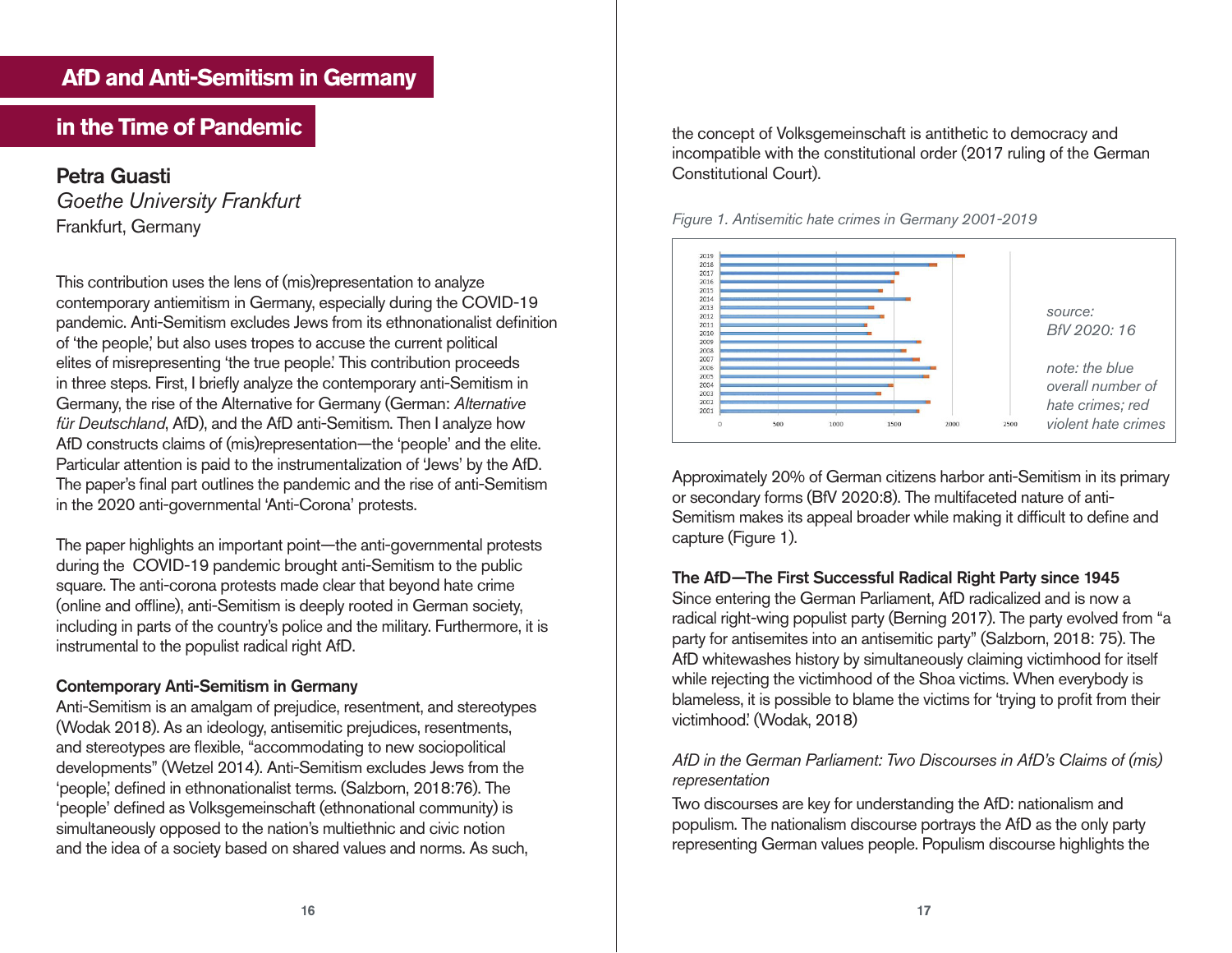#### AfD and Anti-Semitism in Germany in the Time of Pandemic

AfD as a party speaking for the 'small people' misrepresented by the established parties. These also include the Jews in Germany, whom AfD presents as the main victims of the government refugee policy. The AfD simultaneously excludes the Jews from its ethnonationalist definition of the people while also instrumentalizing the Jewish population as a fig leave against accusations of anti-Semitism and the responsibility of the radical right for the rise in antisemitic hate crimes.

#### Anti-Semitism during 2020 Anti-Corona protests

While most Germans support pandemic mitigation measures, a (vocal) minority of 20% of citizens rejects them. In 2020, this vocal minority organized large- and small-scale demonstrations. While the participants of these protests were heterogeneous, the organizers are often members or sympathizers of the radical right. Strong antisemitic elements, including striking visual cues, were present. Some protesters adopted David Star with embossed 'unvaccinated' as a symbol of the protests, and some also wore black and white clothing worn during World War II in concentration camps (Figure 2). While visually identifiable anti-Semites were a small minority of the protesters, they were tolerated and even embraced by their fellow protestors.

*Figure 2. Anti-Corona protesters in Cologne (May 2020 Cologne)*



#### Preliminary Conclusions

This contribution used the lens of (mis)representation to analyze contemporary anti-Semitism in Germany, especially during the COVID-19 pandemic. This paper highlights an important point—the anti-governmental protests during the COVID-19 pandemic brought anti-Semitism from the shadows to the public square. Before the pandemic, the growing number and violence of (antisemitic) hate crimes and the spread of antisemitic propaganda online led to systematic attention by state institutions. What followed was the securitization of the discourse on anti-Semitism. The anticorona protests made clear that beyond hate crime (online and offline), anti-Semitism is deeply rooted in German society, including in parts of the country's police and the military. Furthermore, it is instrumental to the populist radical right AfD.

The pandemic protests made the anti-Semitism usually hidden in specialized online fora visible to the German public. The old antisemitic tropes were updated—the Jews were accused of spreading the coronavirus and financially profiting from it, and attempting to impose the 'new world order' via the vaccine. Once again, a Jew' became a resonant symbol of evil, disease, and death. Secondary anti-Semitism spread and normalized on social media, slowly spilled over into primary anti-Semitism. It stepped out of the shadows into the light—from online anonymity into the streets and squares. It presents itself as legitimate 'critical thinking' in a pluralist society. The spread of anti-Semitism on social media increased the tolerance (or decreased the inhibition threshold) for downplaying Holocaust and using radical right 'victimhood' narratives.

Exploring the roots and changes in antisemitic attitudes and the links between conventional and unconventional participation is paramount to designing better school curricula and policies to combat anti-Semitism.

#### references

Berning, C. C. (2017). Alternative für Deutschland ( AfD)–Germany's New Radical Right-wing Populist Party. DICE Report, 15(4), 16-19.

Bundesamt für Verfassungsschutz (2020). Lageblind Antisemitismus. Cologne, 87p.

Salzborn, S. (2018). Anti-semitism in the "Alternative for Germany" Party. *German Politics and Society*, 36(3), 74-93.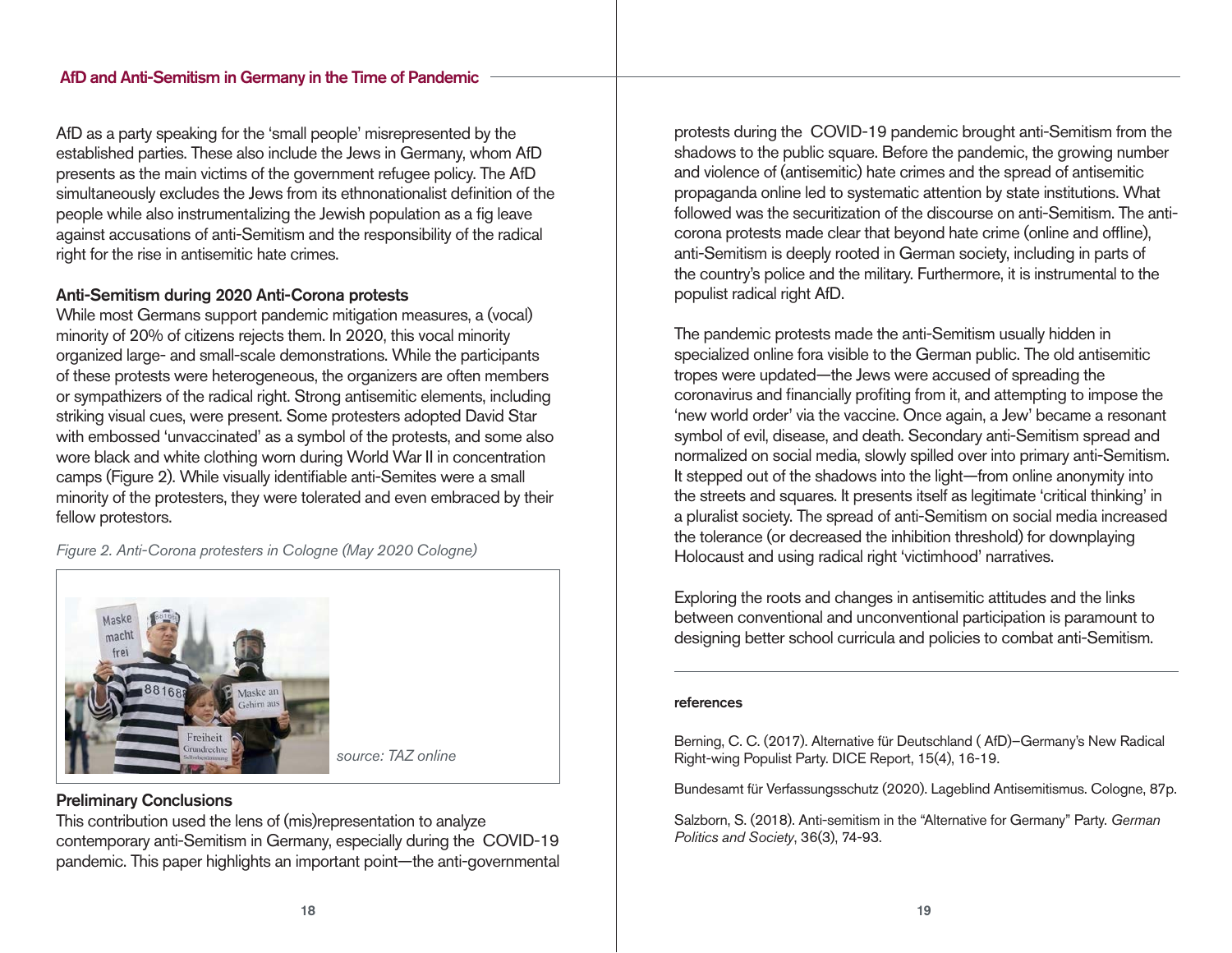# **Variation in U.S. Anti-Semitic Events bigotry manifest uniformly. It also highlights how the presence of and**

Ayal Feinberg *Texas A&M University-Commerce* Commerce, Texas

The crux of my research contributes to and builds bridges between several scholarly fields, including the study of ethnic politics, human rights, conflict processes, and minority identity formation by examining how political dynamics affect ethnoreligious and racial minority group security. My article, "Explaining Ethnoreligious Minority Targeting: Variation in U.S. Anti-Semitic Events," published in Perspectives on Politics in 2020, introduces both broad concepts and specific factors that explain hate crime variation, with a particular focus on bias-incidents targeting contemporary American Jewry. My book project, "Insecurity in Paradise: Anti-Semitism in Modern America," builds on this publication. It utilizes an interdisciplinary and mixed-methods approach to fill a critical vacuum in our knowledge of modern Jew-hatred by answering: why reported anti-Semitic hate crimes vary in the U.S. and how these events alter attitudes towards Jews, Israel, and perceptions of security. Specifically, the research presented in this project utilizes large-N statistical analyses and an original survey experiment to examine the factors and circumstances that explain anti-Semitic events and hate crime variation. In doing so, I explain why American Jews are more likely to be targeted in particular places, during certain times, following discrete events, and by specific groups through a novel theory applicable to all ethnoreligious and racial minorities: opportunity, distinguishability, stimuli, and organization.

We are currently living in a time where the rise of domestic hate and discrimination concerns scholars, security officials, and average Americans alike. With systematic research in this arena more in demand than ever, my work underscores that not all prejudice and

competition between hate groups can measurably impact their primary target population's security. Specifically, for American Jewry, my research finds that living in one of the most philo-Semitic countries in the world does not fully protect Jews from being the target of violent anti-Semitism motivated by the actions of Israel (real, exaggerated, and fictitious). It also underscores the unique threat posed to the U.S. Jewish community that accompanies the rise of white nationalism.

#### related works

Feinberg, A. 2020. "Explaining Ethnoreligious Minority Targeting: Variation in U.S. Anti-Semitic Events" *Perspectives on Politics*, 18 (3), 770-787.

Feinberg, A. in progress. *Insecurity in Paradise: Anti-Semitism in Modern America*